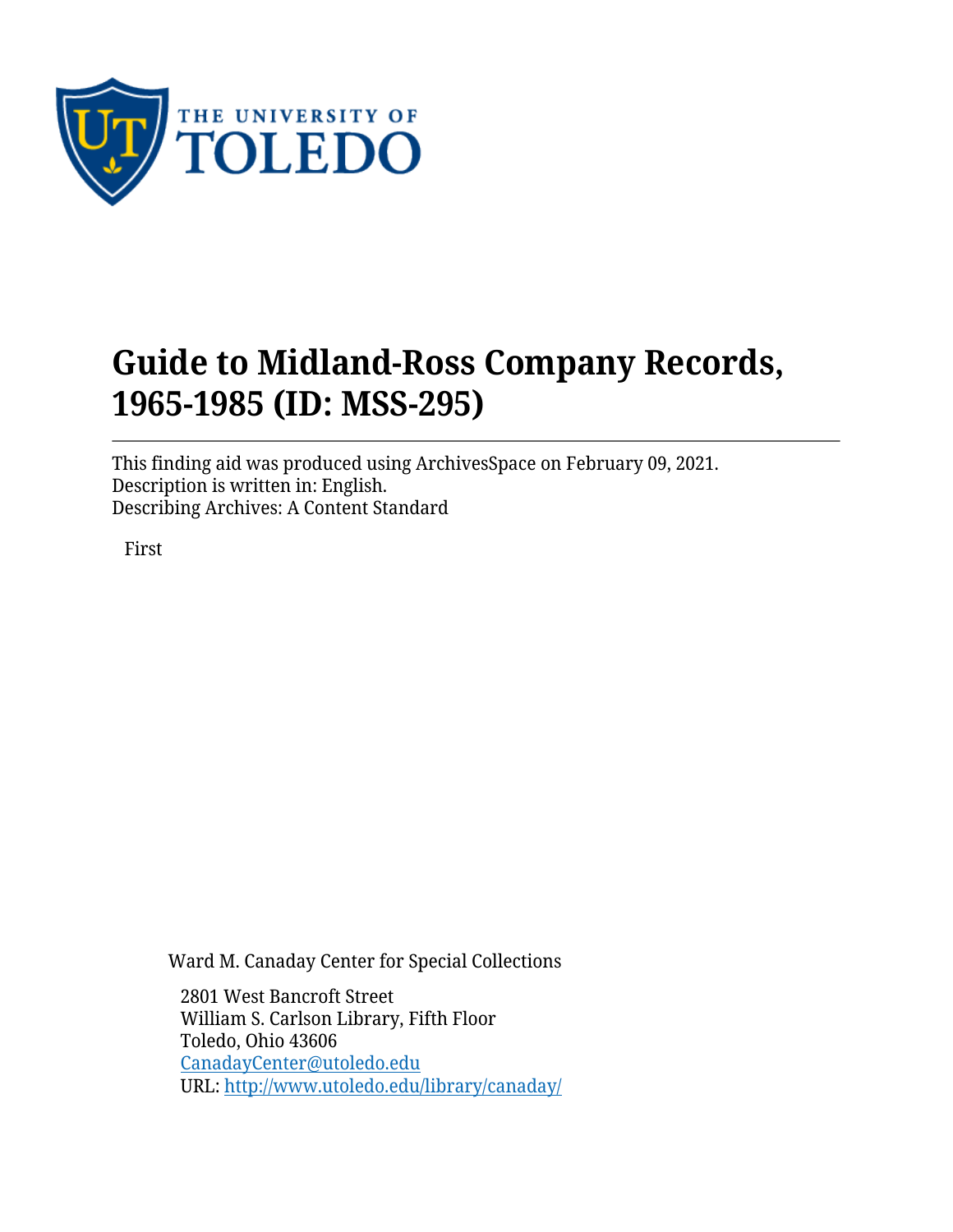# <span id="page-1-0"></span>**Table of Contents**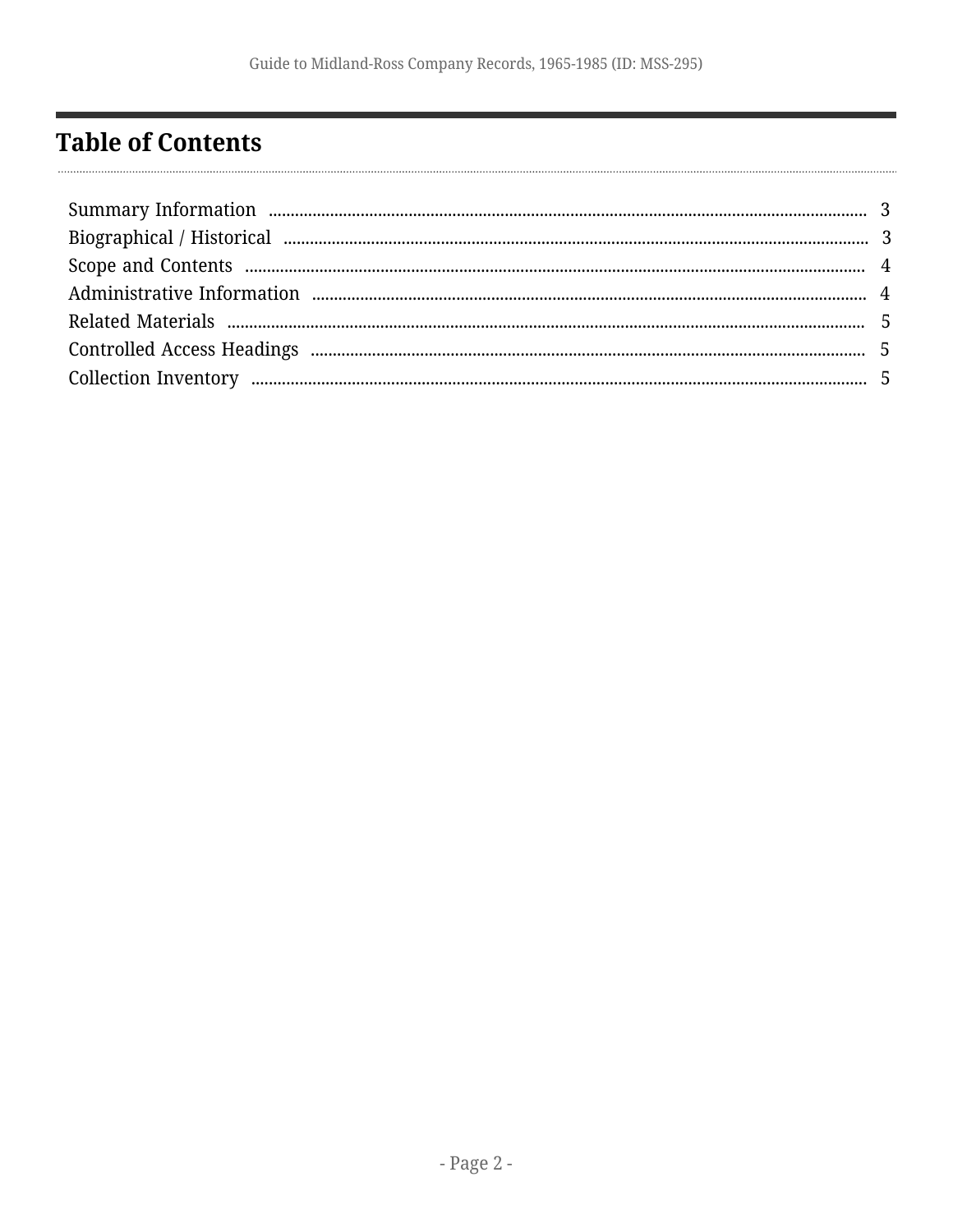### <span id="page-2-0"></span>**Summary Information**

| <b>Repository:</b>                        | Ward M. Canaday Center for Special Collections |  |
|-------------------------------------------|------------------------------------------------|--|
| Title:                                    | Midland-Ross Company Records                   |  |
| ID:                                       | <b>MSS-295</b>                                 |  |
| Date [inclusive]:                         | 1965-1985                                      |  |
| <b>Physical</b><br>Description:           | 1 Linear Feet                                  |  |
| Language of the<br><b>Material:</b>       | English.                                       |  |
| <b>Text</b><br>[32887922549136]<br>[box]: | 1                                              |  |

#### **Preferred Citation**

Images and other sources used with permission should be properly cited and credited. Credits should include text as listed below:

"[Item description, date. Collection name and number, box number, folder number.] The Ward M. Canaday Center for Special Collections, The University of Toledo Libraries"

#### **^** [Return to Table of Contents](#page-1-0)

# <span id="page-2-1"></span>**Biographical / Historical**

The Midland Ross Company originated in the Cleveland area in the year 1894 as the Parish & Bingham Company. The company manufactured steel materials such as automobile frames. The company officially became known as the Midland-Ross Co. in the mid-1950s. In the year 1959, Midland Ross Co. bought the Surface Combustion Company of Toledo Ohio for \$23 million. Surface Combustion became a division of Midland-Ross, containing nearly three hundred hourly workers in the year 1980. The entire company of Midland-Ross including Surface Combustion, was bought by Forstmann Little & Company in 1986. By the year 1988 many of the divisions within Midland-Ross had been sold to other corporations including Surface Combustion Co. The steel manufacturing company Midland-Ross officially closed in 2003.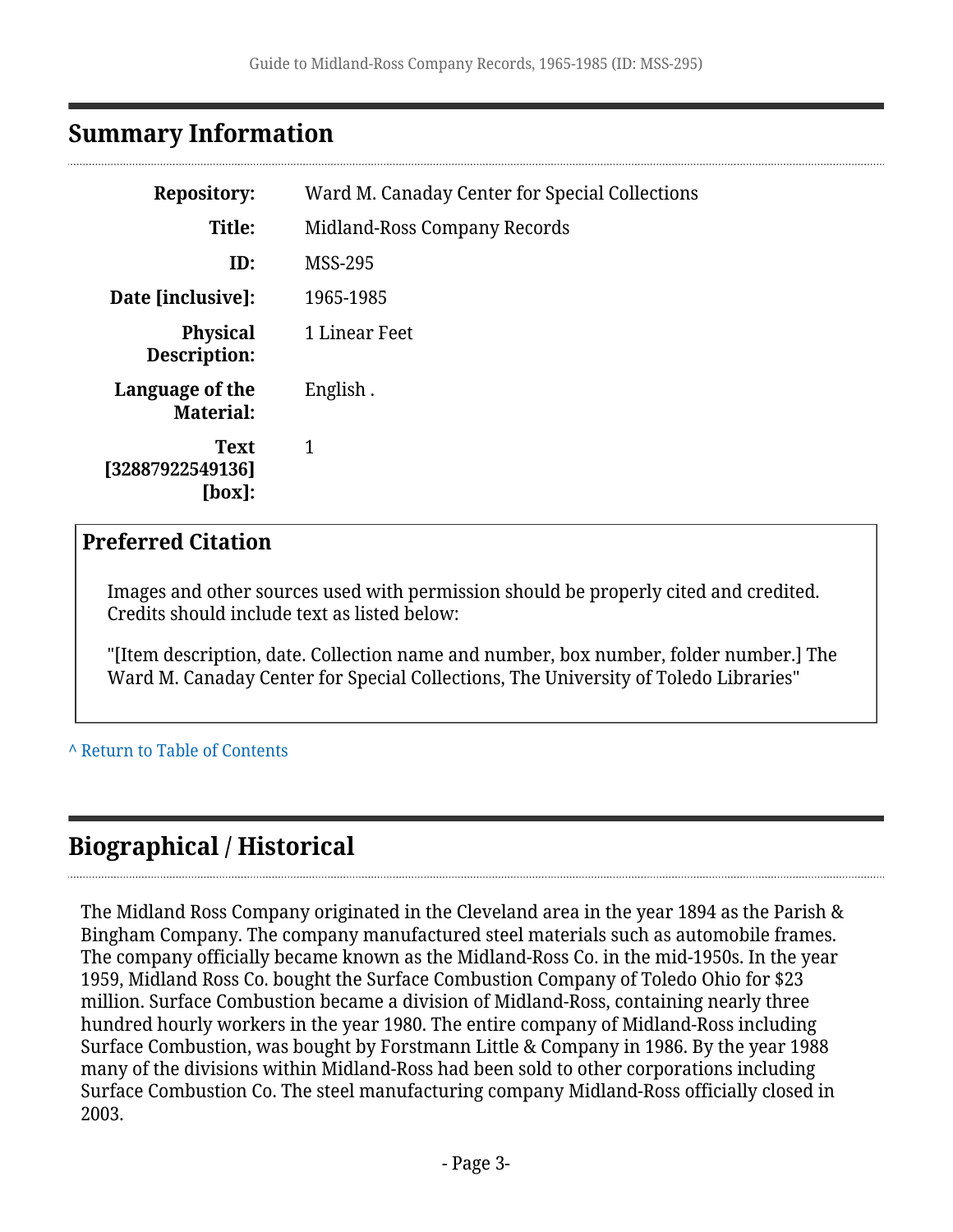#### **^** [Return to Table of Contents](#page-1-0)

### <span id="page-3-0"></span>**Scope and Contents**

This collection is not divided into series. Each folder contains a different portion of the Midland-Ross Company Records. The collection is not a complete record of the company's history, although it provides insight into its organization and work from 1965-1985.

The first folder contains annual reports from the company for the years 1965, 1966, 1969 and 1976. These reports are complete and bound. The second folder contains articles written about the company or connected to the company for another reason. The only dated article is from 1983. The third folder contains a single award night pamphlet for the company's 1978 award night.

The fourth folder contains company manuals from the years 1970 and 1980. The fifth folder contains multiple organizational charts which detail the hierarchy of the company's management and employees. The sixth fold contains patents from the company from the years 1968 and 1970

The seventh and eight folders contain policy and procedure paperwork. Specifically the seventh folder holds the company's commandments, definitions, and other paperwork for employees dating to the year 1974. The eight folder contains an element chart, vacuum information, power control unit information and furnace system information for employees.

The ninth and final folder contains proposals for the company from March to May of the year 1985.

#### **^** [Return to Table of Contents](#page-1-0)

# <span id="page-3-1"></span>**Administrative Information**

#### **Publication Statement**

Ward M. Canaday Center for Special Collections

2801 West Bancroft Street William S. Carlson Library, Fifth Floor Toledo, Ohio 43606 [CanadayCenter@utoledo.edu](mailto:CanadayCenter@utoledo.edu) URL:<http://www.utoledo.edu/library/canaday/>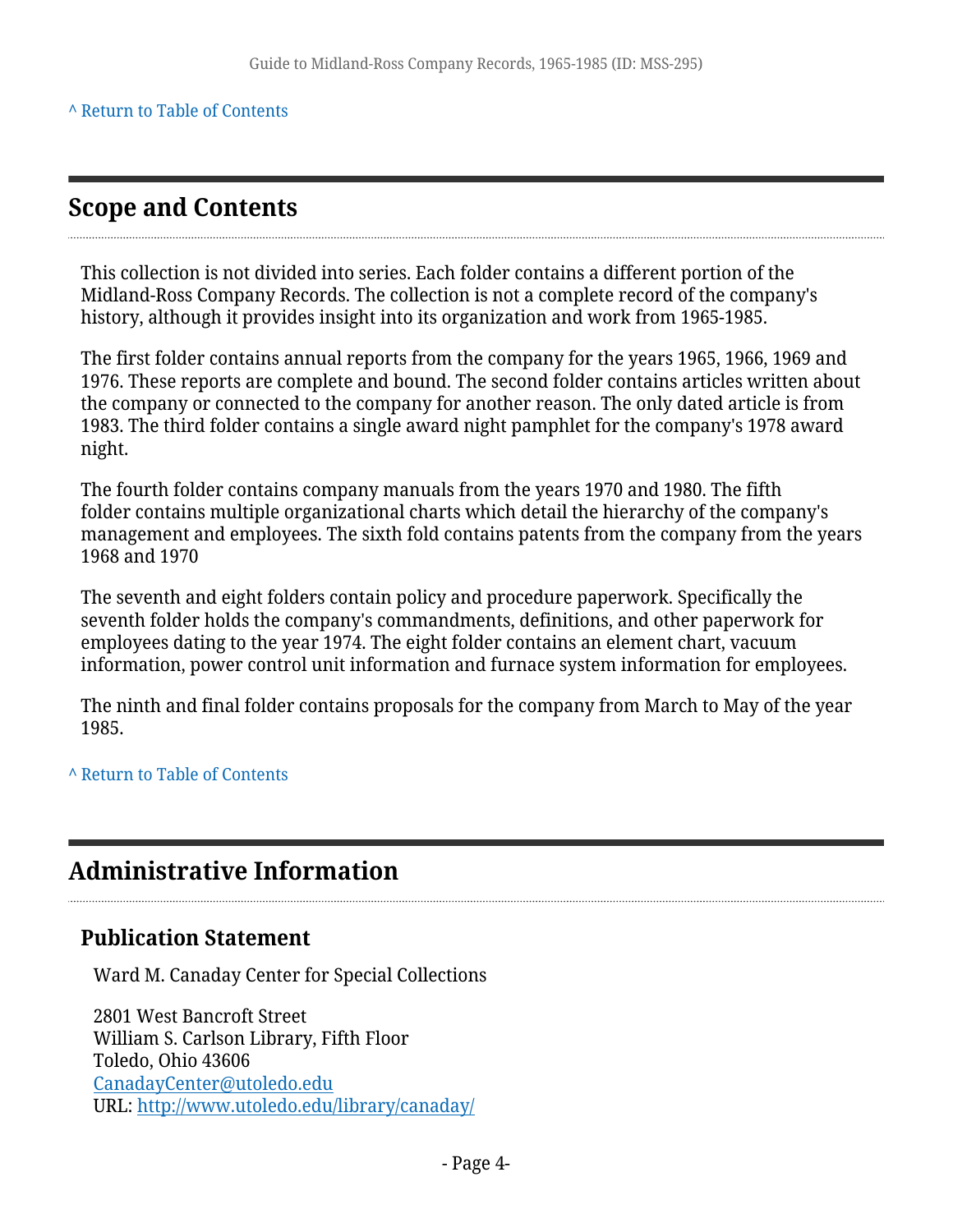### **Immediate Source of Acquisition**

This collection was donated by Ernest Weaver along with other Toledo area company records.

#### **Conditions Governing Access**

Collection is open for research. Materials may be accessed by request at the Ward M. Canaday Center for Special Collections on the fifth floor of the William S. Carlson Library on the main campus of the University of Toledo. Materials do not circulate.

### **Conditions Governing Use**

In most cases, the Canaday Center does not own the copyright and literary rights to items in its collections; it is the responsibility of the researcher to adhere to U.S. Copyright and Fair Use laws, including seeking permission from the copyright holder and payment of any royalty fees, in the reproduction and use of archival materials. Providing copies or scans does not constitute a license to publish or reproduce images in print or electronic form.

**^** [Return to Table of Contents](#page-1-0)

# <span id="page-4-0"></span>**Related Materials**

## **Related Materials**

Surface Combustion Inc., MSS-296

**^** [Return to Table of Contents](#page-1-0)

# <span id="page-4-1"></span>**Controlled Access Headings**

• Business and Commerce

# <span id="page-4-2"></span>**Collection Inventory**

**Title/Description Instances**